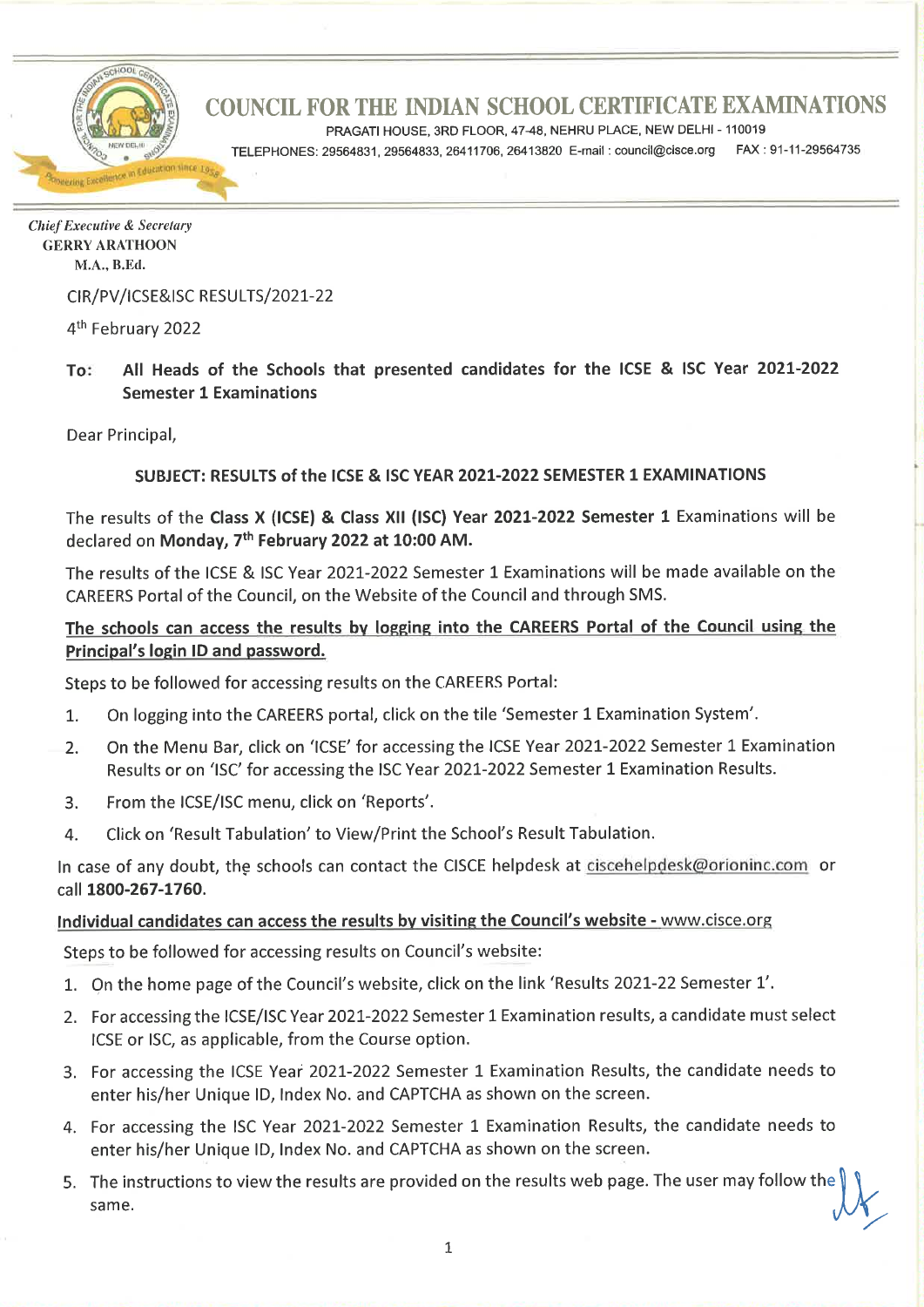

PRAGATI HOUSE, 3RD FLOOR, 47-48, NEHRU PLACE, NEW DELHI - 110019

TELEPHONES: 29564831, 29564833, 26411706, 26413820 E-mail: council@cisce.org FAX: 91-11-29564735

*Chief Executive* **&** *Secretary*  **GERRY ARATHOON M.A.,H.Ed.**

### **The results of individual candidates can also be received through SMS.**

Steps to be followed for receiving the results through SMS:

- 1. For receiving the ICSE Year 2021-2022 Semester 1 Examination Results through SMS, the candidate needs to type his/her Unique ID in the following way, in the 'New Message' box: ICSE 1234567 (Seven Digit Unique ID)
- 2. For receiving the ISC Year 2021-2022 Semester 1 Examination Results through SMS, the candidate needs to type his/her Unique ID in the following way, in the 'New Message' box: ISC 1234567 (Seven Digit Unique ID)
- 3. Send the message to the number: **09248082883**
- 4. The result will be displayed in the following format:

#### **ICSE SEM 1 Marks**

<<UNIQUE ID>> <<INDEX NUMBER>> ENGl-40, ENG2-40, HIN-37, MAT-38, HIS-40, GEO-40, PHY-30, CHE-30, B1O-40, CTA-45, ELG. CISCE

#### **ISC SEM 1 Marks**

<<UNIQUE ID>> <<INDEX NUMBER>> ENG-77, HIN-76, HIS-69, MAT-79, PHY-70, CHE-66, ELG.CISCE

Note: ELG:Eligible to sit for Semester 2 Examination; NEL:Not Eligible to sit for Semester 2 Examination

**Please note:** The CISCE will not issue any hard copies of the Semester 1 Examinations results. However, the Results will be made available to the schools in the form of Online Transcripts and Result Tabulation.

Procedure to be followed by the schools for downloading the results:

- 1. Login to the CAREERS portal using Principal's Login Credentials.
- 2. Click on the "Semester 1 Examination System" tile.
- 3. Select ICSE or ISC on the Menu Bar.
- 4. From the ICSE/ISC Menu click on the "Reports".
- 5. Links for downloading the ICSE Semester 1 Tabulation Register/ ISC Semester 1 Tabulation Register and ICSE Semester 1 Online Transcript / ISC Semester 1 Online Transcript will be available.
- 6. Download and print the documents.

**Recheck:** The Council has made provision for the candidates to apply for recheck directly through the Council's website www.cisce.org. Kindly note that the Recheck charges for ICSE will be Rs. 1000/- per paper and for ISC will be Rs.1000/- per subject.

In addition, the provision to apply for recheck of the results by the Head of the School through the CAREERS Portal will also be available.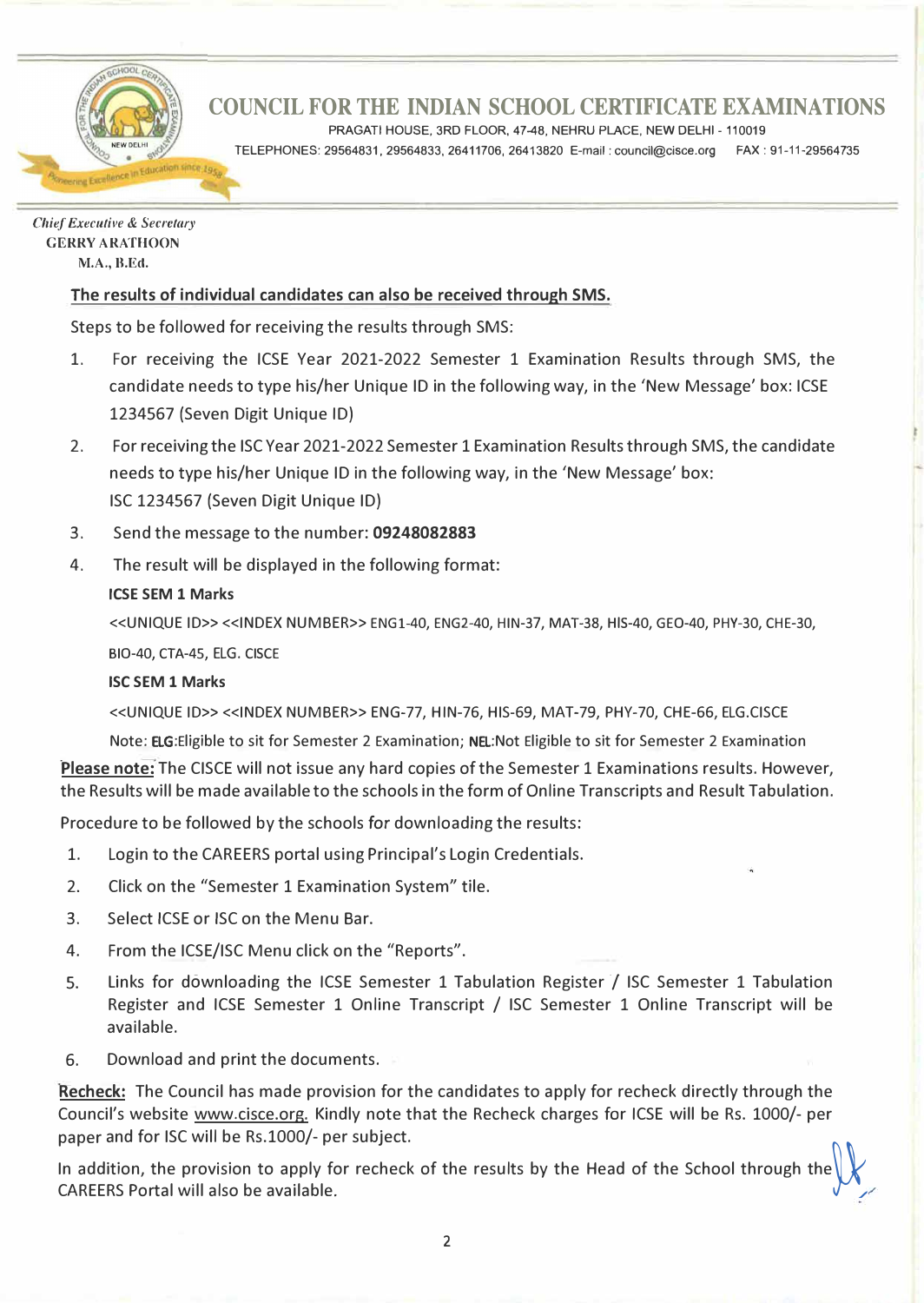

PRAGATI HOUSE, 3RD FLOOR, 47-48, NEHRU PLACE, NEW DELHI - 110019

TELEPHONES: 29564831, 29564833, 26411706, 26413820 E-mail: council@cisce.org FAX: 91-11-29564735

**Chief Executive & Secretary GERRY ARATHOON** M.A., B.Ed.

> The online module for submitting the request for recheck of the results will remain open for ONLY THREE DAYS i.e., from 7<sup>th</sup> February 2022 10:00 am to 10<sup>th</sup> February 2022 10:00 am.

> (Kindly note that no further request for recheck of the Semester 1 ICSE / ISC Examination Year 2021-2022 will be entertained thereafter.)

> You are requested to disseminate this information to all candidates, parents and other stakeholders. The same must also be displayed on the school notice board and other areas of public display within the school premises.

With warm regards,

Yours sincerely,

**Gerry Arathoon Chief Executive & Secretary** 

Encl.: Explanatory Note on the ICSE/ISC Year 2021-2022 Semester 1 Examination Results